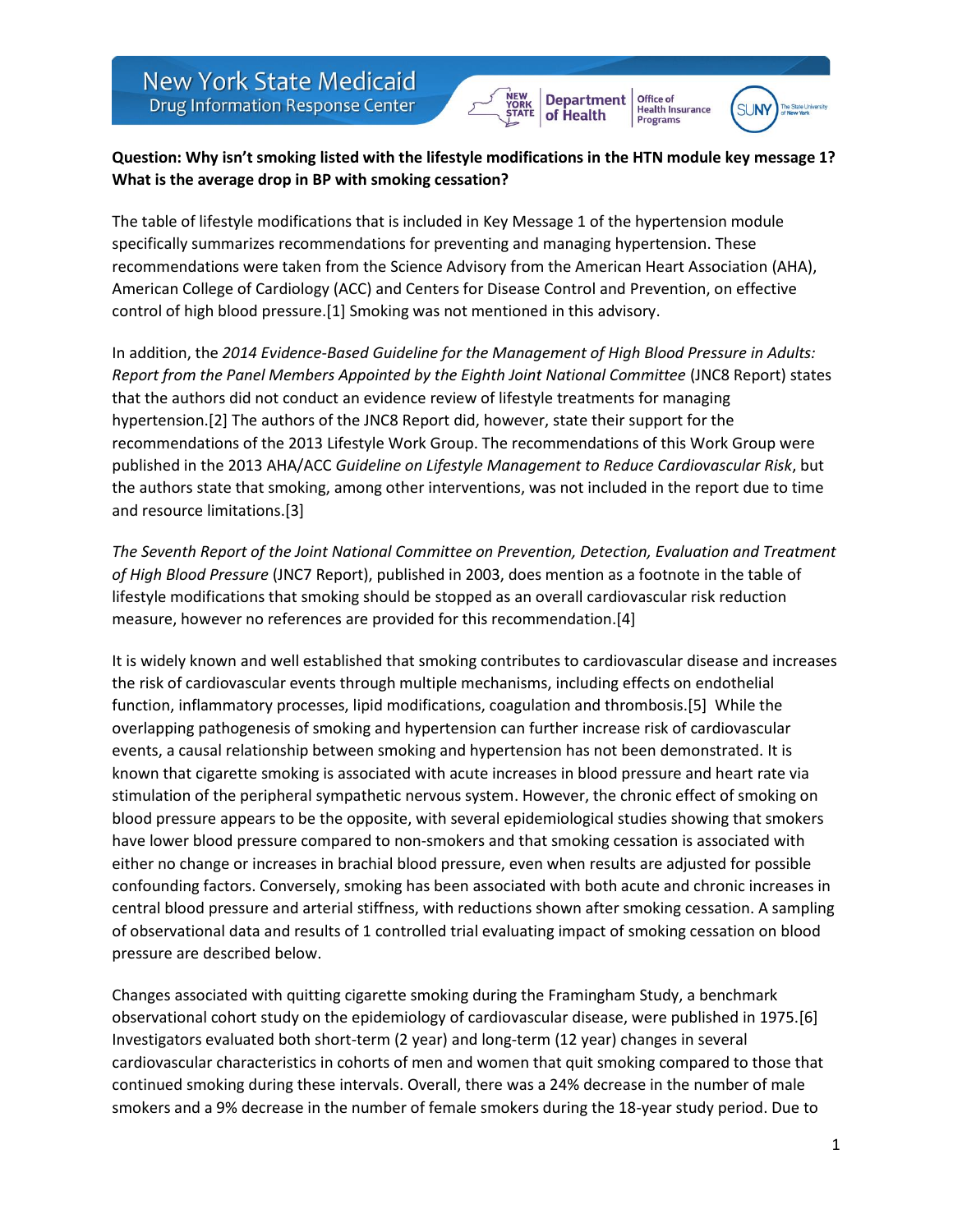

Office of Health Insurance<br>Programs



the small number of women that quit smoking during the study, data on changes over time were only analyzed for men. Authors noted there were no blood pressure exclusions in the Framingham Study. A total of 803 non-smokers and 1,498 smokers under the age of 65 were evaluated at entry, with no significant differences in baseline age-adjusted mean systolic blood pressure (SBP), 138.1 mmHg vs. 136.1 mmHg, respectively, or diastolic blood pressure (DBP), 87.8 mmHg vs. 85.4 mmHg, respectively. Cardiovascular characteristics were compared among non-smokers and smokers, which were further stratified by number of cigarettes per day (1-10 vs. 20 at entry) and quit status at each 2-year interval. There were no significant differences in average change in SBP or DBP whether subjects continued smoking, quit smoking, continued not smoking or started smoking between visits. Similarly, there were no significant differences in long-term (12 year) changes in SBP or DBP among those who quit smoking compared to those who continued smoking, regardless of number of cigarettes per day. The authors concluded that no significant changes in blood pressure were associated with quitting cigarette smoking.

Another large cross-sectional study evaluated observed changes in cardiorespiratory symptoms and laboratory findings after quitting smoking in patients that received repeated multiphasic health checkups in Kaiser Permanente Medical Centers in Oakland and San Francisco, CA between 1964 and 1973.[7] These changes were analyzed for persistent smokers and those who quit smoking in an average 1 ½ year period between 2 check-ups. A questionnaire was utilized to determine smoking status. A total of 9392 persistent smokers and 3825 patients that quit smoking were analyzed. Changes in SBP were reported for white men and white women. Changes in age-adjusted mean SBP were not significantly different between white women that persisted smoking and those that quit, -0.5 mmHg vs. 0.3 mmHg, respectively. In white men, there was a significantly greater increase in age-adjusted mean SBP in those that quit vs. those that persisted smoking, 3.8 mmHg vs. 2.2 mmHg, respectively (p<0.05). The authors noted that in black women, the decrease in SBP was significantly greater in quitters vs. persistent smokers (p<0.05) but actual results were not reported. They concluded that short-term changes in blood pressure were small and inconsistent across the race-sex groups comparing smokers vs. quitters.

A small randomized controlled trial testing the effects of cigarette smoking on cardiovascular risk factors, utilized serum thiocyanate concentrations to confirm tobacco exposure.[8] Subjects were recruited through the media for smoking cessation and randomized to a control group and 3 different smoking cessation intervention groups. Questionnaires were administered and relevant measurements and blood draws performed prior to randomization. A total of 140 subjects were enrolled, 33 in the control group and a total of 107 among the intervention groups. The authors noted that no significant differences in outcomes among the intervention groups occurred so data for all 3 groups was pooled for comparison to the control group. Mean age at entry was 40 years, mean cigarettes smoked was 30 per day. There were no significant differences between the groups for any baseline measures. After the completion of smoking cessation interventions, serum thiocyanate concentrations were significantly reduced (p<0.05) in the subjects that quit or reduced smoking compared to the control group and the results correlated with their reported cigarette consumption. There were no differences in changes in average SBP or DBP post intervention compared to the control group (SBP -2.6  $\pm$  1.4 mmHg vs. -3.3  $\pm$  2.3 mmHg, respectively; DBP -1.6 ± 1.1 vs -2.5 ± 1.8, respectively). Likewise, there were no differences in changes in average SBP or DBP between those that quit and those that continued to smoke in the intervention group (SBP -1.4  $\pm$  2.2 mmHg vs. -3.1  $\pm$  1.8 mmHg, respectively; DBP 0.7  $\pm$  2.0 mmHg vs. -2.7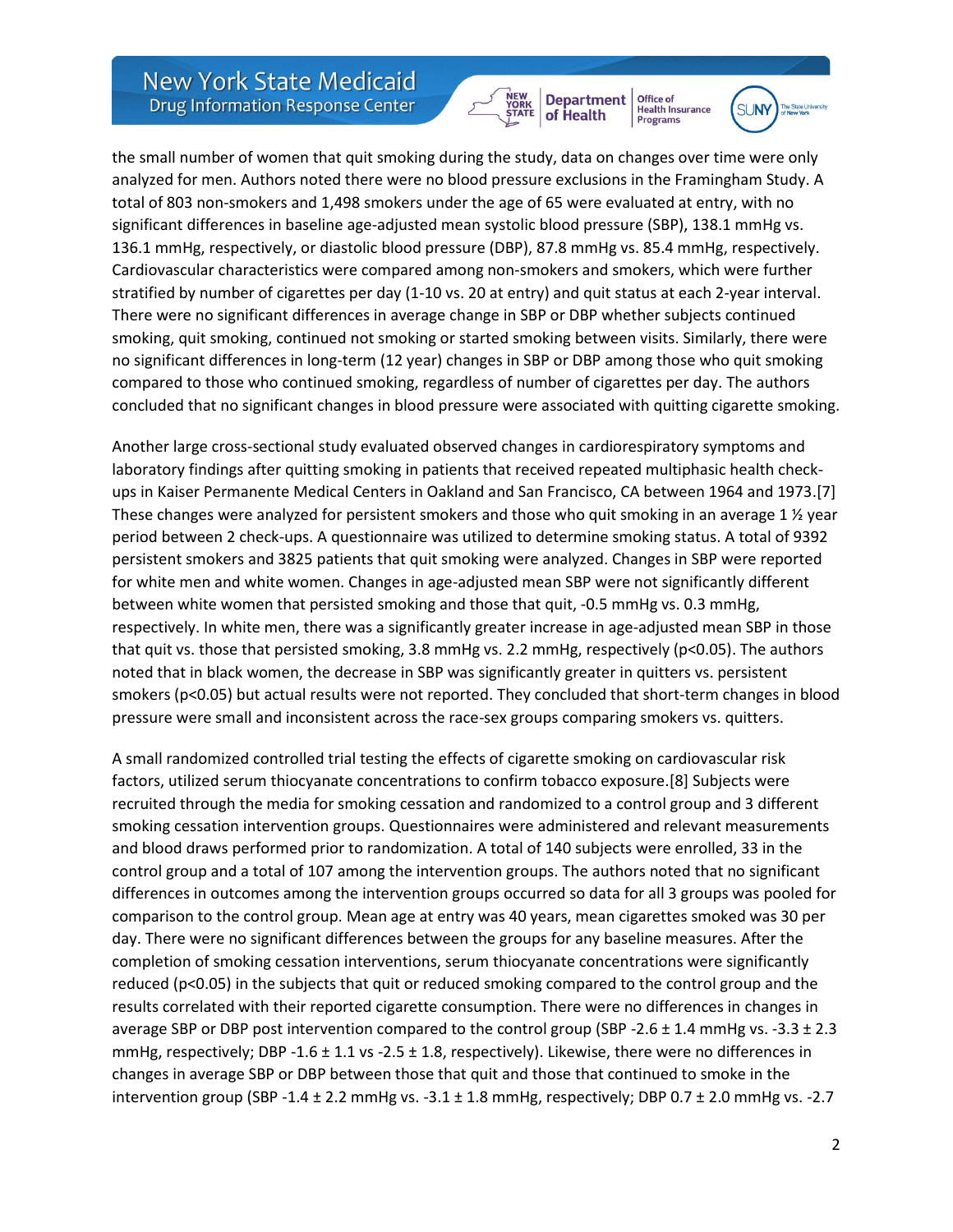



Office of

Health Insurance<br>Programs

± 1.4 mmHg, respectively). The authors concluded that cigarette smoking cessation did not change blood pressure in this population.

An observational study of healthy male employees in a Korean manufacturing company was conducted to determine the effects of smoking cessation on changes in blood pressure and incidence of hypertension [9] All workers received annual health check-ups consisting of clinical and laboratory measurement and information on lifestyle factors obtained as self-reported on questionnaires. Male workers between 25 and 50 years old, considered to be without hypertension if SBP was not ≥160 mmHg and DBP was not ≥95 mmHg and not receiving any antihypertensive medications, were eligible for follow-up 4 years later. Subsequently, those with baseline SBP between 140 and <160 mmHg or DBP between 90 and <95 mmHg were excluded, as well as those with diabetes mellitus, hypercholesterolemia, other known cardiovascular diseases or diseases requiring medication. A total of 8170 men were included in the analysis. At baseline SBP and DBP were lower for current smokers compared to non-smokers (SBP 114.7  $\pm$  10.1 vs. 115.5  $\pm$  9.9 mm Hg, respectively; DBP 72.4  $\pm$  6.7 vs. 73.3 ± 6.6 mmHg, respectively). At follow-up both non-smokers and quitters for 1 to 3 years had significantly larger increases in both crude and adjusted blood pressure measurements compared to smokers (adjusted SBP 4.9 (4.4-5.3), 5.2 (4.3-6.2) and 3.8 (3.5-4.0) mmHg, respectively; adjusted DBP 3.8 (3.5- 4.2), 4.1 (3.4-4.8) and 2.9 (2.7-3.1) mmHg, respectively [p<0.000]). The crude and adjusted relative risk of developing hypertension during the follow-up period was significantly greater in those that had quit smoking for ≥3 years compared to current smokers, 4.8 (95% CI 2.4 to 9.5) and 3.5 (95% CI 1.7 to 7.4), respectively. Authors concluded that smoking cessation may result in increasing blood pressure and even hypertension in some men.

More recently, an observational study in an internal medicine clinic in Japan was conducted to determine whether smoking cessation with varenicline improved central blood pressure (CBP) and arterial stiffness.[10] Patients included in the study received smoking cessation treatment with varenicline for 12 weeks. The observational study was conducted for 1 year after completion of treatment. Brachial blood pressure and CBP were measured along with multiple measures of arterial stiffness before and 60 weeks after the completion of smoking cessation treatment. Results indicated that of the 70 patients that participated, 37 quit smoking until 1 year after treatment (smoking cessation group) and 33 resumed smoking either during treatment or before the end of the 1-year period (smoking group). Baseline characteristics were similar between the 2 groups. The authors noted that overall 30% of patients had hypertension but only those not receiving antihypertensives were included in the study. Neither brachial SBP nor DBP were significantly reduced in either of the 2 groups after smoking cessation (SBP 138.3  $\pm$  6.4 mmHg vs. 136.7  $\pm$  6.4 mmHg in the smoking cessation group and 135.9  $\pm$  7.3 mmHg vs. 134.8  $\pm$  6.3 mmHg in the smoking group; DBP at baseline was 85.4  $\pm$  3.1 mmHg in the smoking cessation group and 84.2 ± 4.6 in the smoking group, with measures at the end of the 1 year period not reported). In the smoking cessation group, CBP significantly decreased from 109.4 ± 2.1 mmHg before initiation of treatment to  $102.3 \pm 1.7$  mmHg after smoking cessation. Whereas CBP remained unchanged in the smoking group  $(110.1 \pm 2.9 \text{ mmHg vs. } 111.3 \pm 2.8 \text{ mmHg before and after})$ smoking cessation, respectively). Similarly, arterial stiffness decreased significantly in the smoking cessation group whereas it remained unchanged in the smoking group. The authors concluded that based on the decreases observed in CBP and arterial stiffness in patients that quit smoking compared to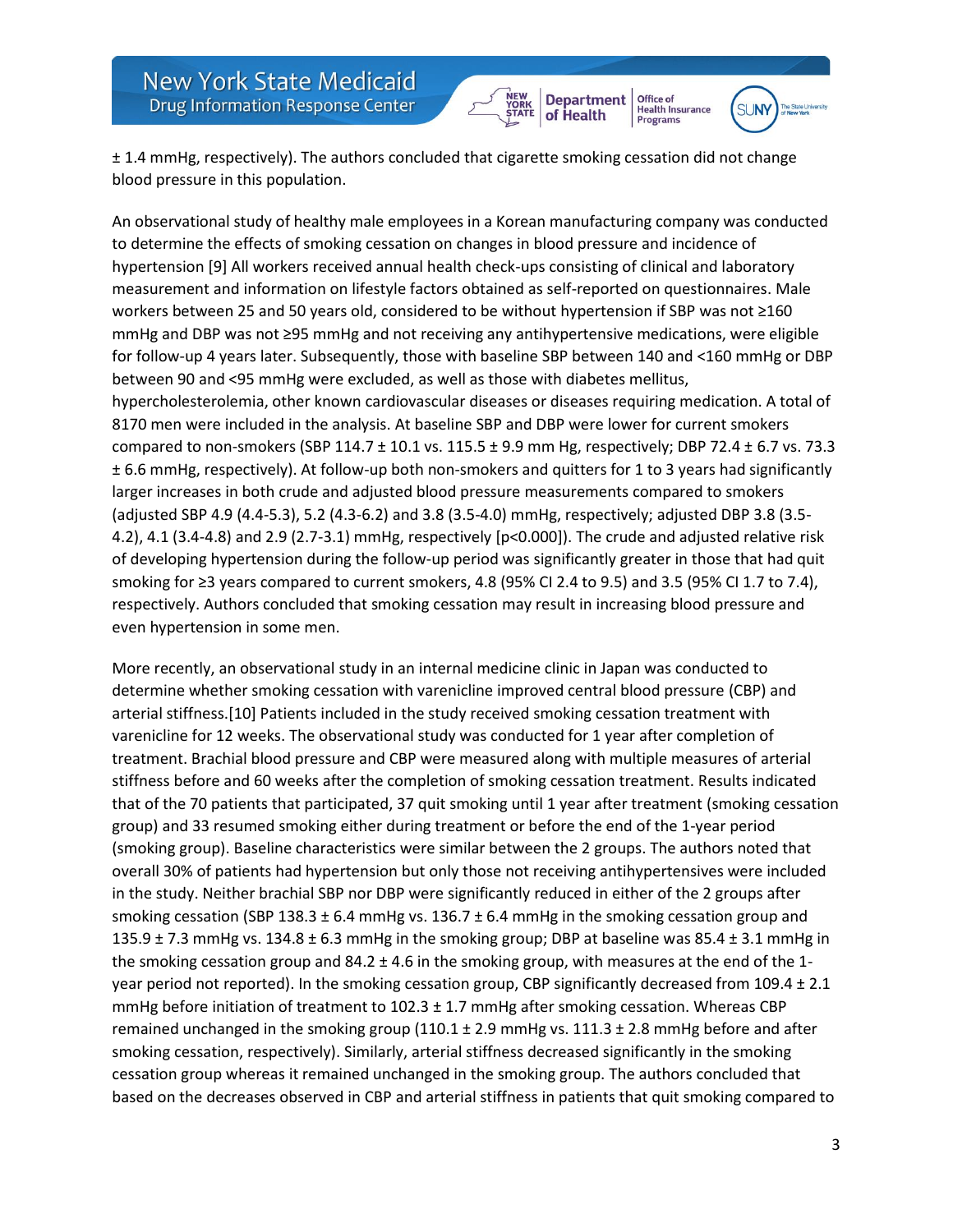



Office of

Programs

those that did not, their results supported smoking cessation as a primary approach to preventing cardiovascular events.

In summary, while the evidence does not provide support for smoking cessation as a means of reducing brachial blood pressure in the treatment of hypertension, the overlapping pathogenesis and independent risks of cardiovascular events associated with each do warrant smoking cessation as an obvious lifestyle modification in patients with hypertension.

## References:

- [1] A. S. Go, M. A. Bauman, S. M. Coleman King, G. C. Fonarow, W. Lawrence, K. A. Williams and E. Sanchez, "An Effective Approach to High Blood Pressure Control," *Journal of the American College of Cardiology,* pp. 1230-1238, 2014.
- [2] P. A. James, S. Oparil, B. L. Carter, W. C. Cushman, C. Dennison-Himmelfarb, J. Handler, D. T. Lackland, M. L. LeFevre, T. D. MacKenzie, O. Ogedegbe, S. C. Smith, L. P. Svetkey, S. J. Taler, R. R. Townsend, J. T. Wright, A. S. Narva and E. Ortiz, "2014 Evidence-Based Guideline for the Management of High Blood Pressure in Adults. Report from the Panel Members Appointed to the Eighth Joint National Committee (JNC8)," *JAMA,* pp. 507-520, 2014.
- [3] R. H. Eckel, J. M. Jakicic, J. D. Ard, N. Houston Miller, V. S. Hubbard, I.-M. Lee, A. H. Lichtenstein, C. M. Loria, B. E. Millen, C. A. Nonas, F. M. Sacks, S. C. Smith, JR, L. P. Svetkey, T. A. Wadden and S. Z. Yanovski, "2013 AHA/ACC Guideline on Lifestyle Management to Reduce Cardiovascular Risk," *Journal of the American College of Cardiology,* pp. 2960-2984, 2014.
- [4] A. V. Chobanian, G. L. Bakris, H. R. Black, W. C. Cushman, L. A. Green, J. L. Izzo, D. W. Jones, B. J. Materson, S. Oparil, W. J. T, E. J. Rocella and a. N. H. B. P. C. Committee, "The Seventh Report of the Joint National Committee on Prevention, Detection, Evaluation, and Treatment of High Blood Pressure," *JAMA,* pp. 2560-2572, 2003.
- [5] A. Virdis, C. Giannarelli, M. Fritsch Neves, S. Taddei and L. Ghiadoni, "Cigarette Smoking and Hypertension," *Current Pharmaceutical Design,* pp. 2518-2525, 2010.
- [6] T. Gordon, W. B. Kannel, T. R. Dawber and D. McGee, "Changes associated with quitting cigarette smoking: The Framingham Study," *American Heart Journal,* pp. 322-328, 1975.
- [7] G. D. Friedman and A. B. Siegelaub, "Changes After Quitting Cigarette Smoking," *Circulation,* pp. 716-722, 1980.
- [8] S. W. Rabkin, "Effect of Cigarette Smoking Cessation on Risk Factors for Coronary Atherosclerosis," *Atherosclerosis,* pp. 173-184, 1984.